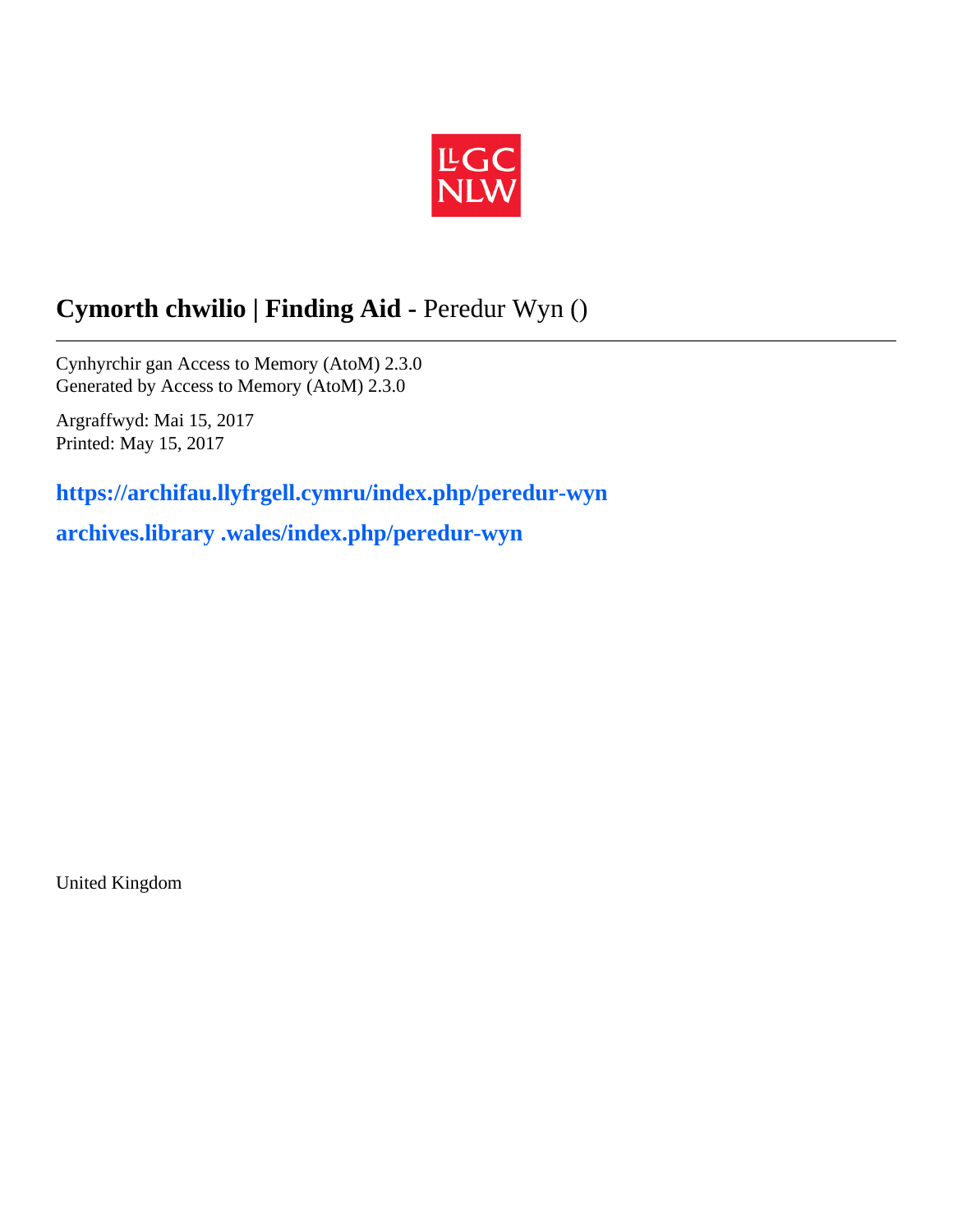# Tabl cynnwys | Table of contents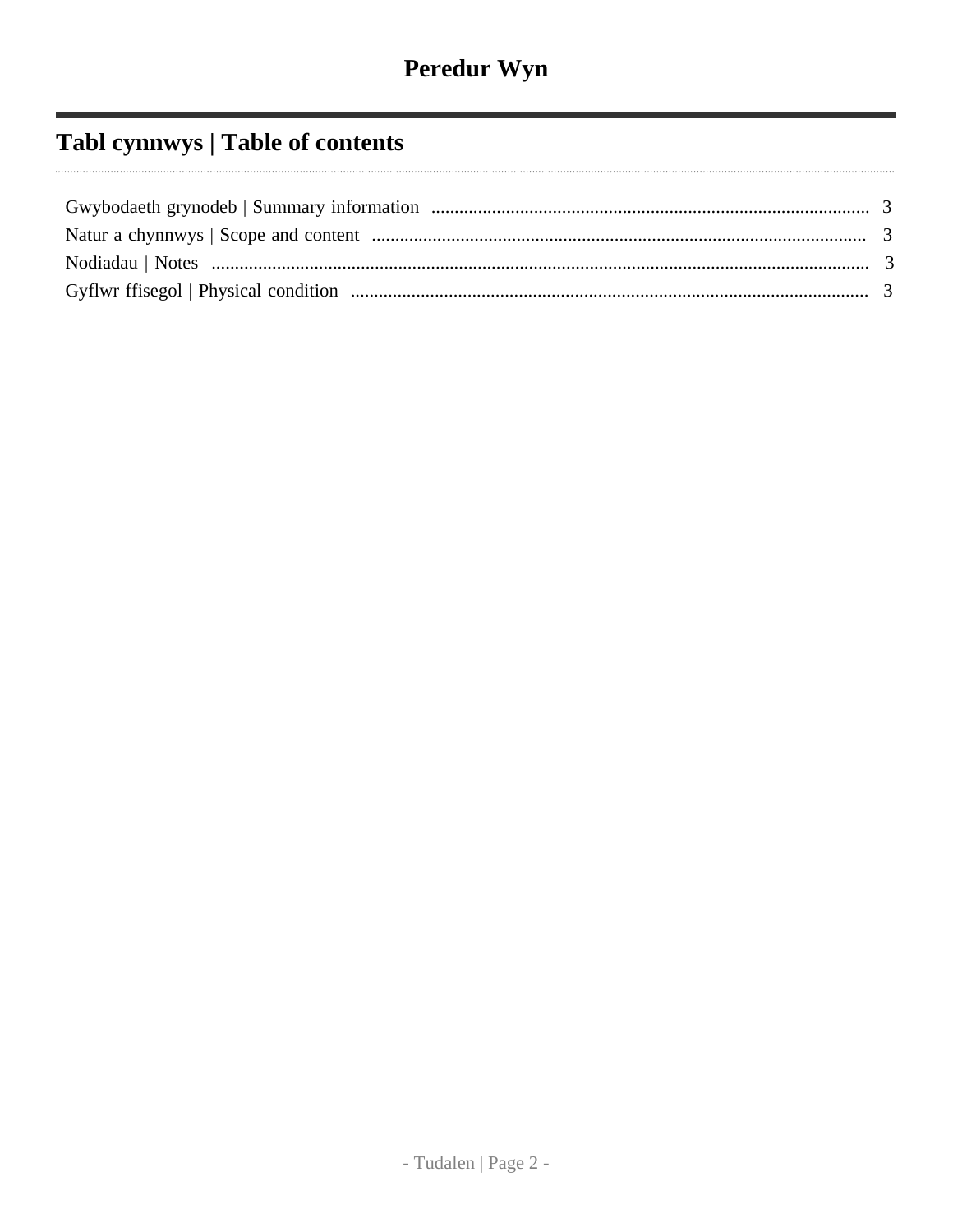## <span id="page-2-0"></span>**Gwybodaeth grynodeb | Summary information**

| <b>Lleoliad   Repository:</b>                                                       |                                                                                                                                                                                                                                                                      |
|-------------------------------------------------------------------------------------|----------------------------------------------------------------------------------------------------------------------------------------------------------------------------------------------------------------------------------------------------------------------|
| Teitl   Title:                                                                      | Peredur Wyn                                                                                                                                                                                                                                                          |
| Virtua system control<br>number [alternative]:                                      | vtls006108149                                                                                                                                                                                                                                                        |
| <b>Dyddiad</b>   Date:                                                              | 1931. (dyddiad creu   date of creation)                                                                                                                                                                                                                              |
| Disgrifiad ffisegol  <br><b>Physical description:</b>                               | 1 negative ; $b\&w$ ; 95 x 60 mm.                                                                                                                                                                                                                                    |
| Dyddiadau creu,<br>golygu a dileu   Dates<br>of creation, revision<br>and deletion: |                                                                                                                                                                                                                                                                      |
| Nodyn   Note<br>[generalNote]:                                                      | Title and date derived from original storage item, an envelope<br>addressed to J W Jones, Minffordd, Oakley Square, Blaenau<br>Ffestiniog and postmarked 1931. No indication of sender. 'Darlun o<br>Peredur Wyn' has been written on the envelope in purple pencil. |
| Nodyn   Note<br>[generalNote]:                                                      | Print ordered 16/05/2011.                                                                                                                                                                                                                                            |

## <span id="page-2-1"></span>**Natur a chynnwys | Scope and content**

One roll film negative of a well dressed young man, his hands behind his back, photographed on a piece of rough ground and watched by two chickens.

## <span id="page-2-2"></span>**Nodiadau | Notes**

**Nodiadau teitl | Title notes**

### <span id="page-2-3"></span>**Gyflwr ffisegol | Physical condition**

[graphic].